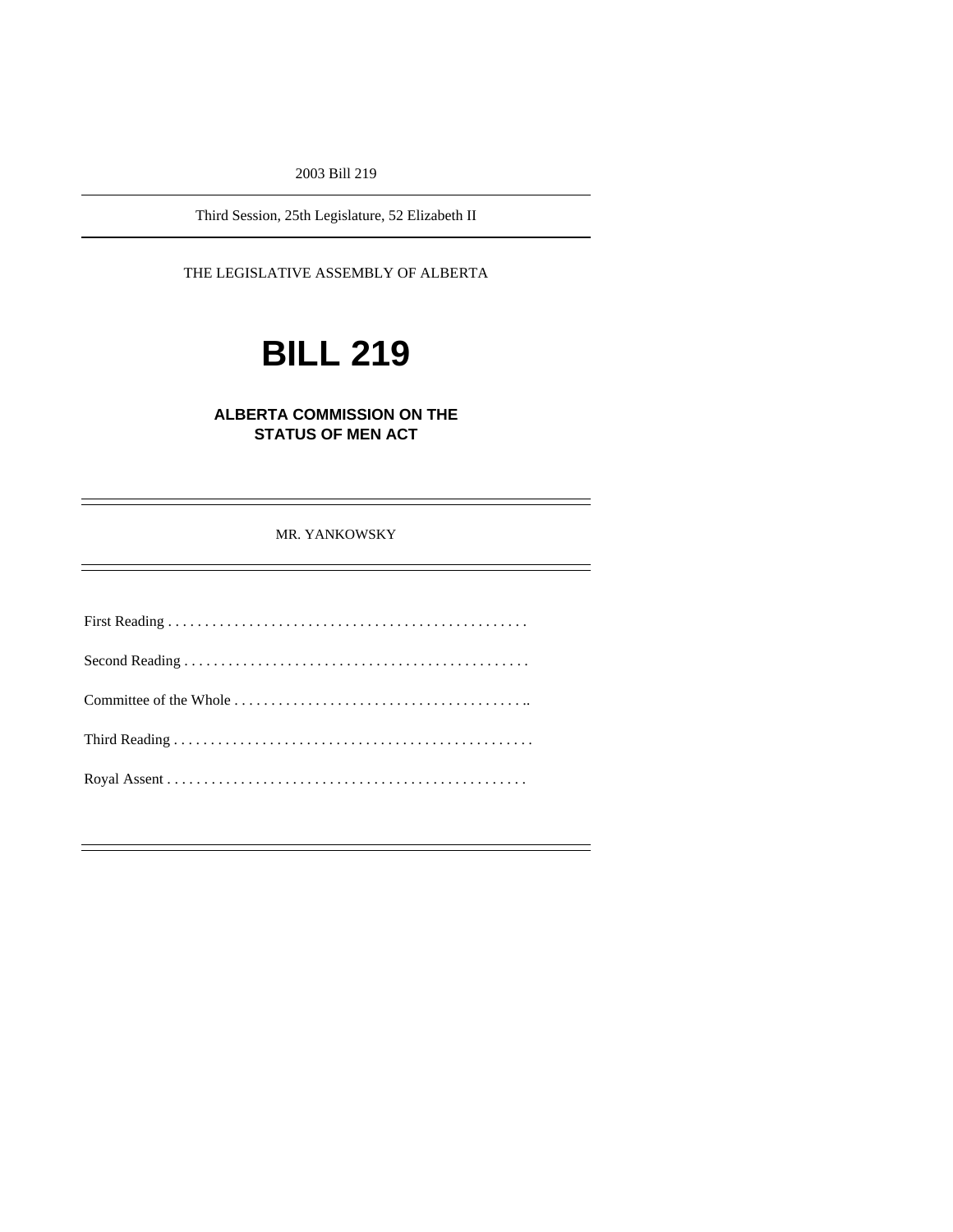*Bill 219 Mr. Yankowsky* 

# **BILL 219**

2003

# **ALBERTA COMMISSION ON THE STATUS OF MEN ACT**

*(Assented to , 2003)* 

# **Preamble**

WHEREAS the past few decades have brought significant changes to the role of men in society and in the family; and

WHEREAS issues surrounding men's health, mortality rates and educational achievement levels mandate investigation and initiatives;

THEREFORE HER MAJESTY, by and with the advice and consent of the Legislative Assembly of Alberta, enacts as follows:

#### **Definitions**

- **1** In this Act,
	- (a) "Commission" means the Alberta Commission on the Status of Men established in section 2;
	- (b) "Minister" means the Minister determined under section 16 of the *Government Organization Act* as the Minister responsible for this Act.

### **Commission established**

- **2(1)** The Alberta Commission on the Status of Men is established.
- **(2)** The purposes of the Commission are to
	- **1**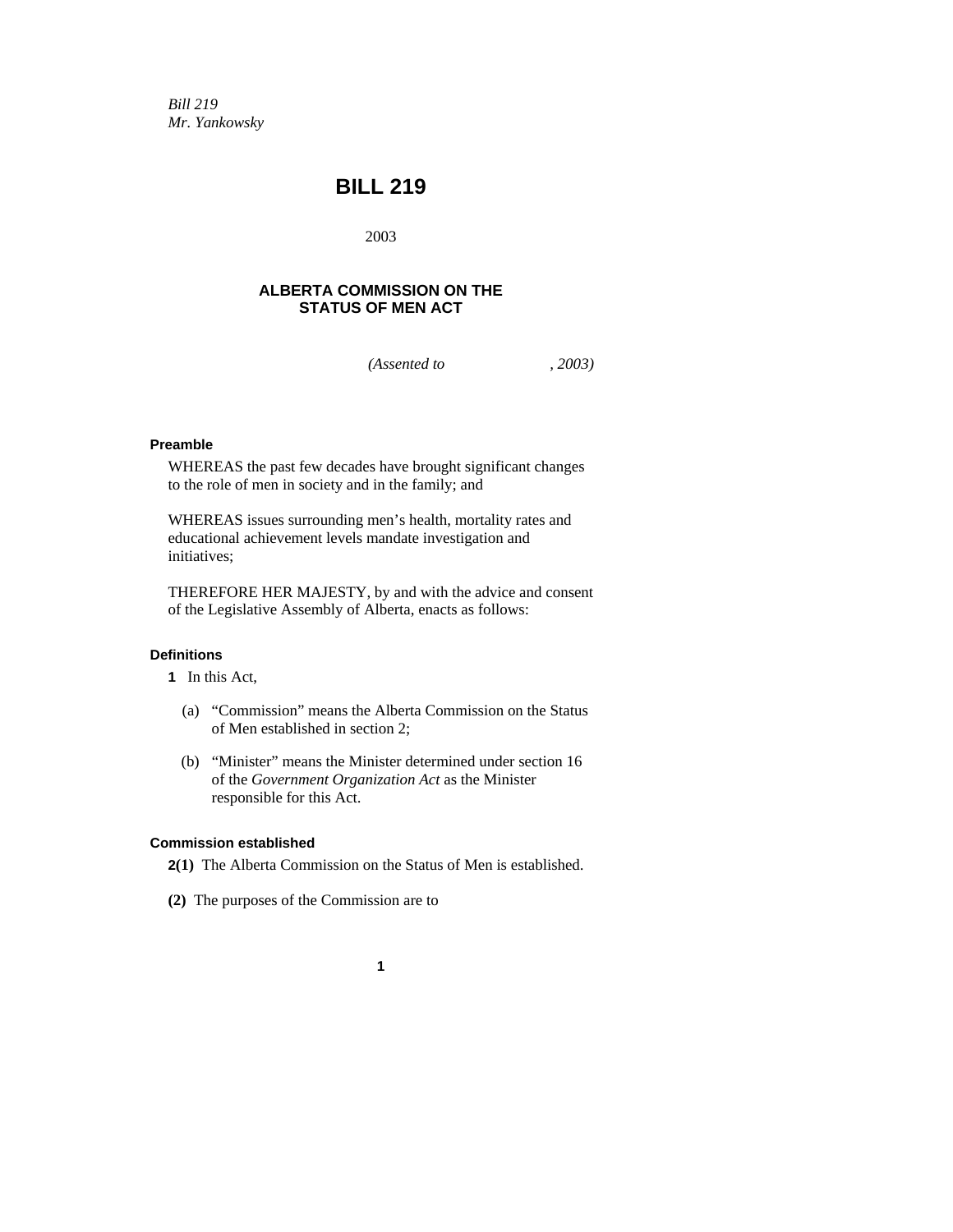- (a) study health problems unique to men or which predominantly affect men and make recommendations on appropriate Government initiatives;
- (b) examine and advise on issues of cultural bias and stereotyping affecting men;
- (c) review, analyze and advise on challenges confronting men including
	- (i) educational prospects for boys and young men,
	- (ii) mortality and suicide rates,
	- (iii) family relations, and
	- (iv) the role of fathers;
- (d) review and recommend initiatives and programs to enable men to develop career skills including continuing education.
- **(3)** In carrying out its purposes, the Commission may
	- (a) receive and hear submissions from individuals and groups on issues concerning men,
	- (b) provide information to the public and publish reports on matters affecting men,
	- (c) access research and data on which to base studies and make recommendations on matters concerning men.

#### **Commission membership**

**3(1)** The Commission shall consist of not more than 7 members appointed by the Lieutenant Governor in Council on the recommendation of the Minister for terms not exceeding 3 years.

**(2)** The Lieutenant Governor in Council shall designate one of the members as chair of the Commission and one member as vice-chair, who is to perform all the duties of the chair when that individual is unable to act for any reason.

**(3)** Members of the Commission may be reappointed once.

**(4)** A member of the Commission continues to hold office after the expiry of that member's term of office until

(a) subject to subsection (3), the member is reappointed,